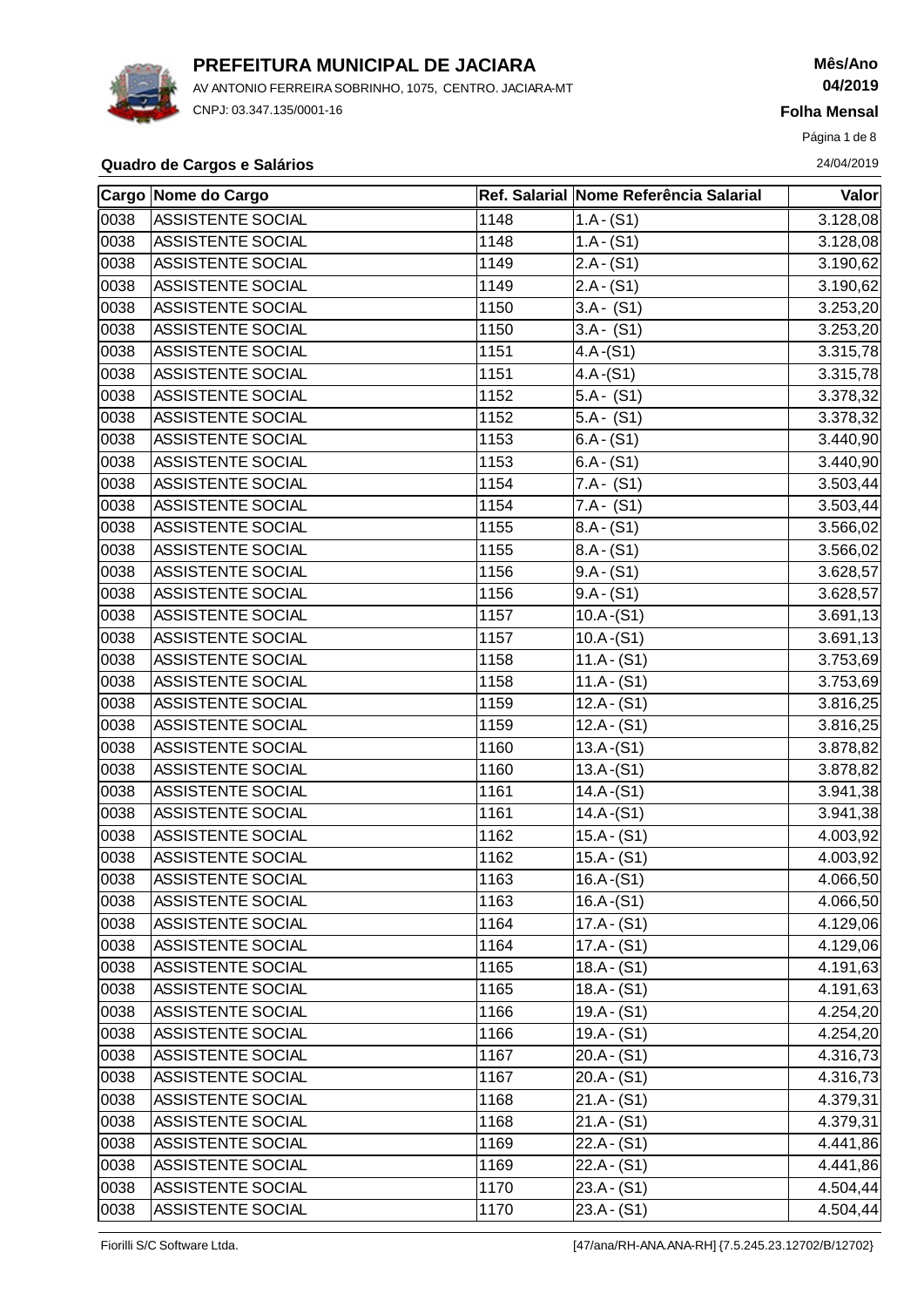

AV ANTONIO FERREIRA SOBRINHO, 1075, CENTRO. JACIARA-MT CNPJ: 03.347.135/0001-16

# **Mês/Ano 04/2019**

**Folha Mensal**

Página 2 de 8

### **Quadro de Cargos e Salários** 24/04/2019

|      | Cargo Nome do Cargo      |               | Ref. Salarial Nome Referência Salarial | <b>Valor</b>          |
|------|--------------------------|---------------|----------------------------------------|-----------------------|
| 0038 | <b>ASSISTENTE SOCIAL</b> | 1171          | 24.A-(S1)                              | 4.566,99              |
| 0038 | <b>ASSISTENTE SOCIAL</b> | 1171          | $24.A-(S1)$                            | 4.566,99              |
| 0038 | <b>ASSISTENTE SOCIAL</b> | 1172          | $25.A - (S1)$                          | 4.629,54              |
| 0038 | <b>ASSISTENTE SOCIAL</b> | 1172          | $25.A - (S1)$                          | 4.629,54              |
| 0038 | <b>ASSISTENTE SOCIAL</b> | 1173          | $26.A - (S1)$                          | 4.692,12              |
| 0038 | <b>ASSISTENTE SOCIAL</b> | 1173          | $26.A - (S1)$                          | 4.692,12              |
| 0038 | ASSISTENTE SOCIAL        | 1174          | $27.A - (S1)$                          | 4.754,68              |
| 0038 | <b>ASSISTENTE SOCIAL</b> | 1174          | $27.A - (S1)$                          | 4.754,68              |
| 0038 | <b>ASSISTENTE SOCIAL</b> | 1175          | 28.A-(S1)                              | 4.817,26              |
| 0038 | <b>ASSISTENTE SOCIAL</b> | 1175          | $28.A-(S1)$                            | 4.817,26              |
| 0038 | <b>ASSISTENTE SOCIAL</b> | 1176          | $29.A - (S1)$                          | 4.879,80              |
| 0038 | <b>ASSISTENTE SOCIAL</b> | 1176          | $29.A - (S1)$                          | 4.879,80              |
| 0038 | ASSISTENTE SOCIAL        | 1177          | $30.A - (S1)$                          | 4.942,36              |
| 0038 | <b>ASSISTENTE SOCIAL</b> | 1177          | $30.A - (S1)$                          | 4.942,36              |
| 0038 | <b>ASSISTENTE SOCIAL</b> | 1178          | $31.A - (S1)$                          | 5.004,91              |
| 0038 | <b>ASSISTENTE SOCIAL</b> | 1178          | $31.A - (S1)$                          | 5.004,91              |
| 0038 | <b>ASSISTENTE SOCIAL</b> | 1179          | $32.A - (S1)$                          | 5.067,48              |
| 0038 | <b>ASSISTENTE SOCIAL</b> | 1179          | $32.A - (S1)$                          | 5.067,48              |
| 0038 | <b>ASSISTENTE SOCIAL</b> | 1180          | $33.A - (S1)$                          | 5.130,05              |
| 0038 | <b>ASSISTENTE SOCIAL</b> | 1180          | $33.A - (S1)$                          | 5.130,05              |
| 0038 | <b>ASSISTENTE SOCIAL</b> | 1181          | $34.A - (S1)$                          | 5.192,60              |
| 0038 | <b>ASSISTENTE SOCIAL</b> | 1181          | $34.A - (S1)$                          | 5.192,60              |
| 0038 | <b>ASSISTENTE SOCIAL</b> | 1182          | $35.A - (S1)$                          | 5.317,72              |
| 0038 | <b>ASSISTENTE SOCIAL</b> | 1182          | $35.A - (S1)$                          | 5.317,72              |
| 0038 | <b>ASSISTENTE SOCIAL</b> | 1183          | $1.B - (S1)$                           | 3.440,90              |
| 0038 | <b>ASSISTENTE SOCIAL</b> | 1183          | $1.B - (S1)$                           | 3.440,90              |
| 0038 | <b>ASSISTENTE SOCIAL</b> | 1184          | $2.B - (S1)$                           | 3.509,70              |
| 0038 | <b>ASSISTENTE SOCIAL</b> | 1184          | 2.B - (S1)                             | 3.509,70              |
| 0038 | ASSISTENTE SOCIAL        | 1185          | $3.B - (S1)$                           | 3.578,51              |
| 0038 | <b>ASSISTENTE SOCIAL</b> | 1185          | $3.B - (S1)$                           | 3.578,51              |
| 0038 | <b>ASSISTENTE SOCIAL</b> | $\sqrt{1186}$ | $4.B - (S1)$                           | 3.647,33              |
| 0038 | <b>ASSISTENTE SOCIAL</b> | 1186          | $4.B - (S1)$                           | 3.647,33              |
| 0038 | <b>ASSISTENTE SOCIAL</b> | 1187          | 5.B - (S1)                             | 3.716,15              |
| 0038 | <b>ASSISTENTE SOCIAL</b> | 1187          | 5.B - (S1)                             | 3.716,15              |
| 0038 | <b>ASSISTENTE SOCIAL</b> | 1188          | $6.B - (S1)$                           | 3.784,99              |
| 0038 | ASSISTENTE SOCIAL        | 1188          | 6.B - (S1)                             | 3.784,99              |
| 0038 | ASSISTENTE SOCIAL        | 1189          | $7.B - (S1)$                           | 3.853,79              |
| 0038 | <b>ASSISTENTE SOCIAL</b> | 1189          | $7.B - (S1)$                           | 3.853,79              |
| 0038 | <b>ASSISTENTE SOCIAL</b> | 1190          | $ 8.B - (S1) $                         | 3.922,61              |
| 0038 | <b>ASSISTENTE SOCIAL</b> | 1190          | $8.B - (S1)$                           | 3.922,61              |
| 0038 | <b>ASSISTENTE SOCIAL</b> | 1191          | 9.B - (S1)                             | 3.991,43              |
| 0038 | <b>ASSISTENTE SOCIAL</b> | 1191          | 9.B - (S1)                             | 3.991,43              |
| 0038 | ASSISTENTE SOCIAL        | 1192          | $10.B - (S1)$                          | 4.060,25              |
| 0038 | <b>ASSISTENTE SOCIAL</b> | 1192          | $10.B - (S1)$                          | $\overline{4.060,25}$ |
| 0038 | ASSISTENTE SOCIAL        | 1195          | $11.B - (S1)$                          | 4.129,06              |
| 0038 | ASSISTENTE SOCIAL        | 1195          | $11.B - (S1)$                          | 4.129,06              |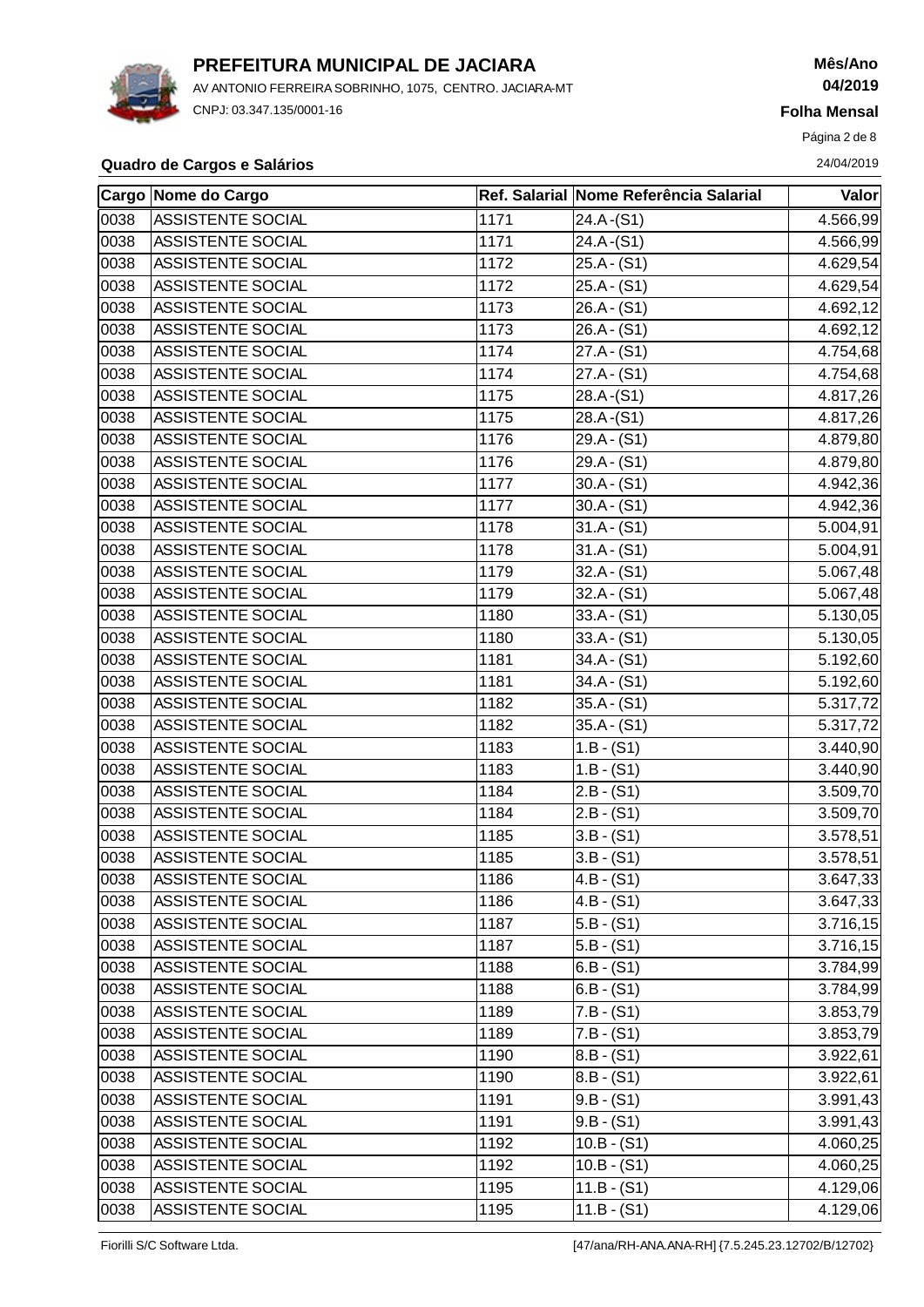

AV ANTONIO FERREIRA SOBRINHO, 1075, CENTRO. JACIARA-MT CNPJ: 03.347.135/0001-16

## **Mês/Ano 04/2019**

**Folha Mensal**

Página 3 de 8

### **Quadro de Cargos e Salários** 24/04/2019

|      | Cargo Nome do Cargo      |      | Ref. Salarial Nome Referência Salarial | Valor    |
|------|--------------------------|------|----------------------------------------|----------|
| 0038 | <b>ASSISTENTE SOCIAL</b> | 1196 | 12.B - (S1)                            | 4.197,88 |
| 0038 | ASSISTENTE SOCIAL        | 1196 | $12.B - (S1)$                          | 4.197,88 |
| 0038 | <b>ASSISTENTE SOCIAL</b> | 1197 | $13.B - (S1)$                          | 4.266,69 |
| 0038 | <b>ASSISTENTE SOCIAL</b> | 1197 | $13.B - (S1)$                          | 4.266,69 |
| 0038 | <b>ASSISTENTE SOCIAL</b> | 1199 | $14.B - (S1)$                          | 4.335,51 |
| 0038 | <b>ASSISTENTE SOCIAL</b> | 1199 | $14.B - (S1)$                          | 4.335,51 |
| 0038 | ASSISTENTE SOCIAL        | 1202 | $15.B - (S1)$                          | 4.404,34 |
| 0038 | ASSISTENTE SOCIAL        | 1202 | $15.B - (S1)$                          | 4.404,34 |
| 0038 | ASSISTENTE SOCIAL        | 1203 | $16.B-(S1)$                            | 4.473,15 |
| 0038 | <b>ASSISTENTE SOCIAL</b> | 1203 | $16.B-(S1)$                            | 4.473,15 |
| 0038 | ASSISTENTE SOCIAL        | 1204 | $17.B - (S1)$                          | 4.541,97 |
| 0038 | <b>ASSISTENTE SOCIAL</b> | 1204 | $17.B - (S1)$                          | 4.541,97 |
| 0038 | <b>ASSISTENTE SOCIAL</b> | 1205 | $18.B - (S1)$                          | 4.610,80 |
| 0038 | ASSISTENTE SOCIAL        | 1205 | $18.B - (S1)$                          | 4.610,80 |
| 0038 | <b>ASSISTENTE SOCIAL</b> | 1207 | $19.B - (S1)$                          | 4.679,58 |
| 0038 | ASSISTENTE SOCIAL        | 1207 | $19.B - (S1)$                          | 4.679,58 |
| 0038 | ASSISTENTE SOCIAL        | 1208 | $20.B - (S1)$                          | 4.748,43 |
| 0038 | <b>ASSISTENTE SOCIAL</b> | 1208 | $20.B - (S1)$                          | 4.748,43 |
| 0038 | <b>ASSISTENTE SOCIAL</b> | 1209 | $21.B - (S1)$                          | 4.817,26 |
| 0038 | ASSISTENTE SOCIAL        | 1209 | $21.B - (S1)$                          | 4.817,26 |
| 0038 | <b>ASSISTENTE SOCIAL</b> | 1210 | $22.B - (S1)$                          | 4.886,04 |
| 0038 | <b>ASSISTENTE SOCIAL</b> | 1210 | $22.B - (S1)$                          | 4.886,04 |
| 0038 | <b>ASSISTENTE SOCIAL</b> | 1211 | $23.B - (S1)$                          | 4.954,86 |
| 0038 | <b>ASSISTENTE SOCIAL</b> | 1211 | $23.B - (S1)$                          | 4.954,86 |
| 0038 | ASSISTENTE SOCIAL        | 1212 | $24.B - (S1)$                          | 5.023,71 |
| 0038 | ASSISTENTE SOCIAL        | 1212 | $24.B - (S1)$                          | 5.023,71 |
| 0038 | <b>ASSISTENTE SOCIAL</b> | 1213 | $25.B - (S1)$                          | 5.092,50 |
| 0038 | ASSISTENTE SOCIAL        | 1213 | $25.B - (S1)$                          | 5.092,50 |
| 0038 | <b>ASSISTENTE SOCIAL</b> | 1214 | $26.B - (S1)$                          | 5.161,32 |
| 0038 | <b>ASSISTENTE SOCIAL</b> | 1214 | $26.B - (S1)$                          | 5.161,32 |
| 0038 | ASSISTENTE SOCIAL        | 1215 | $27.B - (S1)$                          | 5.230,14 |
| 0038 | <b>ASSISTENTE SOCIAL</b> | 1215 | $27.B - (S1)$                          | 5.230,14 |
| 0038 | <b>ASSISTENTE SOCIAL</b> | 1216 | $28.B - (S1)$                          | 5.298,96 |
| 0038 | <b>ASSISTENTE SOCIAL</b> | 1216 | 28.B - (S1)                            | 5.298,96 |
| 0038 | ASSISTENTE SOCIAL        | 1217 | $29.B - (S1)$                          | 5.367,78 |
| 0038 | ASSISTENTE SOCIAL        | 1217 | $29.B - (S1)$                          | 5.367,78 |
| 0038 | ASSISTENTE SOCIAL        | 1219 | $30.B - (S1)$                          | 5.436,60 |
| 0038 | <b>ASSISTENTE SOCIAL</b> | 1219 | $30.B - (S1)$                          | 5.436,60 |
| 0038 | <b>ASSISTENTE SOCIAL</b> | 1220 | $31.B - (S1)$                          | 5.505,42 |
| 0038 | <b>ASSISTENTE SOCIAL</b> | 1220 | $31.B - (S1)$                          | 5.505,42 |
| 0038 | ASSISTENTE SOCIAL        | 1221 | $32.B - (S1)$                          | 5.574,23 |
| 0038 | ASSISTENTE SOCIAL        | 1221 | $32.B - (S1)$                          | 5.574,23 |
| 0038 | <b>ASSISTENTE SOCIAL</b> | 1222 | $33.B - (S1)$                          | 5.643,05 |
| 0038 | ASSISTENTE SOCIAL        | 1222 | $33.B - (S1)$                          | 5.643,05 |
| 0038 | ASSISTENTE SOCIAL        | 1223 | $34.B - (S1)$                          | 5.711,88 |
| 0038 | ASSISTENTE SOCIAL        | 1223 | $34.B - (S1)$                          | 5.711,88 |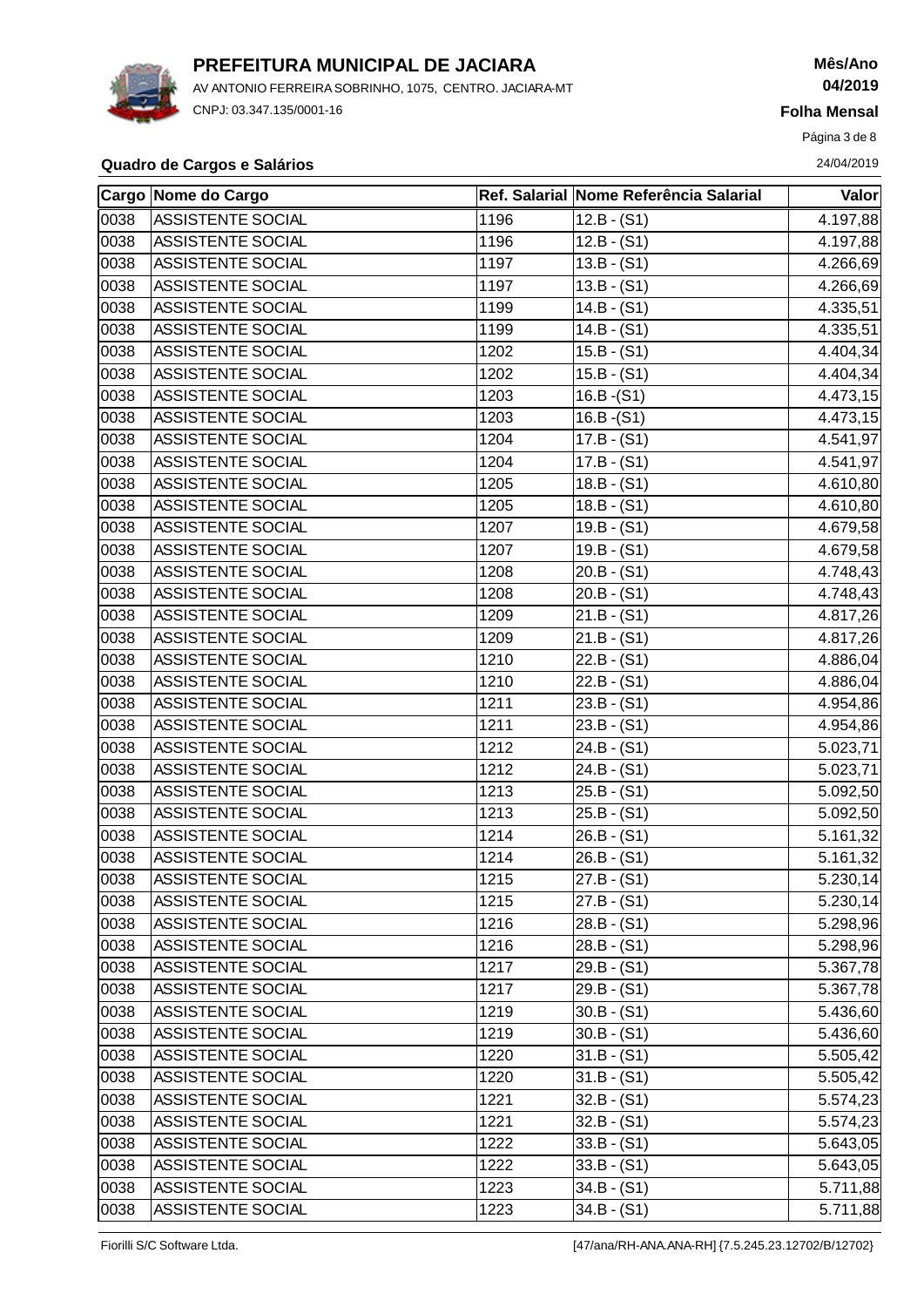

AV ANTONIO FERREIRA SOBRINHO, 1075, CENTRO. JACIARA-MT CNPJ: 03.347.135/0001-16

## **Mês/Ano 04/2019**

**Folha Mensal**

Página 4 de 8

### **Quadro de Cargos e Salários** 24/04/2019

|      | Cargo Nome do Cargo      |      | Ref. Salarial Nome Referência Salarial | <b>Valor</b> |
|------|--------------------------|------|----------------------------------------|--------------|
| 0038 | <b>ASSISTENTE SOCIAL</b> | 1224 | 35.B - (S1)                            | 5.849,50     |
| 0038 | <b>ASSISTENTE SOCIAL</b> | 1224 | $35.B-(S1)$                            | 5.849,50     |
| 0038 | <b>ASSISTENTE SOCIAL</b> | 1225 | $1.C - (S1)$                           | 4.066,50     |
| 0038 | <b>ASSISTENTE SOCIAL</b> | 1225 | $1.C - (S1)$                           | 4.066,50     |
| 0038 | <b>ASSISTENTE SOCIAL</b> | 1226 | $2.C - (S1)$                           | 4.147,84     |
| 0038 | <b>ASSISTENTE SOCIAL</b> | 1226 | $2.C - (S1)$                           | 4.147,84     |
| 0038 | ASSISTENTE SOCIAL        | 1227 | $3.C - (S1)$                           | 4.229,16     |
| 0038 | ASSISTENTE SOCIAL        | 1227 | $3.C - (S1)$                           | 4.229,16     |
| 0038 | <b>ASSISTENTE SOCIAL</b> | 1228 | $4.C - (S1)$                           | 4.310,47     |
| 0038 | <b>ASSISTENTE SOCIAL</b> | 1228 | $4.C - (S1)$                           | 4.310,47     |
| 0038 | ASSISTENTE SOCIAL        | 1229 | $5.C - (S1)$                           | 4.391,82     |
| 0038 | <b>ASSISTENTE SOCIAL</b> | 1229 | $5.C - (S1)$                           | 4.391,82     |
| 0038 | <b>ASSISTENTE SOCIAL</b> | 1230 | $6.C - (S1)$                           | 4.473,15     |
| 0038 | ASSISTENTE SOCIAL        | 1230 | $6.C - (S1)$                           | 4.473,15     |
| 0038 | <b>ASSISTENTE SOCIAL</b> | 1231 | $7.C - (S1)$                           | 4.554,48     |
| 0038 | <b>ASSISTENTE SOCIAL</b> | 1231 | $7.C - (S1)$                           | 4.554,48     |
| 0038 | <b>ASSISTENTE SOCIAL</b> | 1232 | 8.C - (S1)                             | 4.635,81     |
| 0038 | <b>ASSISTENTE SOCIAL</b> | 1232 | $ 8.C - (S1) $                         | 4.635,81     |
| 0038 | ASSISTENTE SOCIAL        | 1233 | $9.C - (S1)$                           | 4.717,14     |
| 0038 | <b>ASSISTENTE SOCIAL</b> | 1233 | 9.C - (S1)                             | 4.717,14     |
| 0038 | <b>ASSISTENTE SOCIAL</b> | 1234 | $10.C - (S1)$                          | 4.798,47     |
| 0038 | ASSISTENTE SOCIAL        | 1234 | $10.C - (S1)$                          | 4.798,47     |
| 0038 | <b>ASSISTENTE SOCIAL</b> | 1235 | $11.C - (S1)$                          | 4.879,80     |
| 0038 | <b>ASSISTENTE SOCIAL</b> | 1235 | $11.C - (S1)$                          | 4.879,80     |
| 0038 | ASSISTENTE SOCIAL        | 1236 | $12.C - (S1)$                          | 4.961,13     |
| 0038 | <b>ASSISTENTE SOCIAL</b> | 1236 | $12.C - (S1)$                          | 4.961,13     |
| 0038 | <b>ASSISTENTE SOCIAL</b> | 1237 | $13.C - (S1)$                          | 5.042,45     |
| 0038 | <b>ASSISTENTE SOCIAL</b> | 1237 | $13.C - (S1)$                          | 5.042,45     |
| 0038 | <b>ASSISTENTE SOCIAL</b> | 1238 | $14.C - (S1)$                          | 5.123,81     |
| 0038 | <b>ASSISTENTE SOCIAL</b> | 1238 | $14.C - (S1)$                          | 5.123,81     |
| 0038 | ASSISTENTE SOCIAL        | 1239 | $15.C - (S1)$                          | 5.205, 11    |
| 0038 | <b>ASSISTENTE SOCIAL</b> | 1239 | $15.C - (S1)$                          | 5.205,11     |
| 0038 | ASSISTENTE SOCIAL        | 1240 | $16.C - (S1)$                          | 5.286,46     |
| 0038 | ASSISTENTE SOCIAL        | 1240 | $16.C - (S1)$                          | 5.286,46     |
| 0038 | <b>ASSISTENTE SOCIAL</b> | 1241 | $17.C-(S1)$                            | 5.367,78     |
| 0038 | ASSISTENTE SOCIAL        | 1241 | $17.C - (S1)$                          | 5.367,78     |
| 0038 | ASSISTENTE SOCIAL        | 1242 | $18.C - (S1)$                          | 5.449,11     |
| 0038 | <b>ASSISTENTE SOCIAL</b> | 1242 | $18.C - (S1)$                          | 5.449,11     |
| 0038 | <b>ASSISTENTE SOCIAL</b> | 1243 | $19.C - (S1)$                          | 5.530,42     |
| 0038 | <b>ASSISTENTE SOCIAL</b> | 1243 | $19.C - (S1)$                          | 5.530,42     |
| 0038 | ASSISTENTE SOCIAL        | 1244 | $20.C - (S1)$                          | 5.611,76     |
| 0038 | <b>ASSISTENTE SOCIAL</b> | 1244 | $20.C - (S1)$                          | 5.611,76     |
| 0038 | ASSISTENTE SOCIAL        | 1245 | $21.C - (S1)$                          | 5.693,09     |
| 0038 | <b>ASSISTENTE SOCIAL</b> | 1245 | $21.C - (S1)$                          | 5.693,09     |
| 0038 | <b>ASSISTENTE SOCIAL</b> | 1246 | $22.C - (S1)$                          | 5.774,44     |
| 0038 | ASSISTENTE SOCIAL        | 1246 | $22.C - (S1)$                          | 5.774,44     |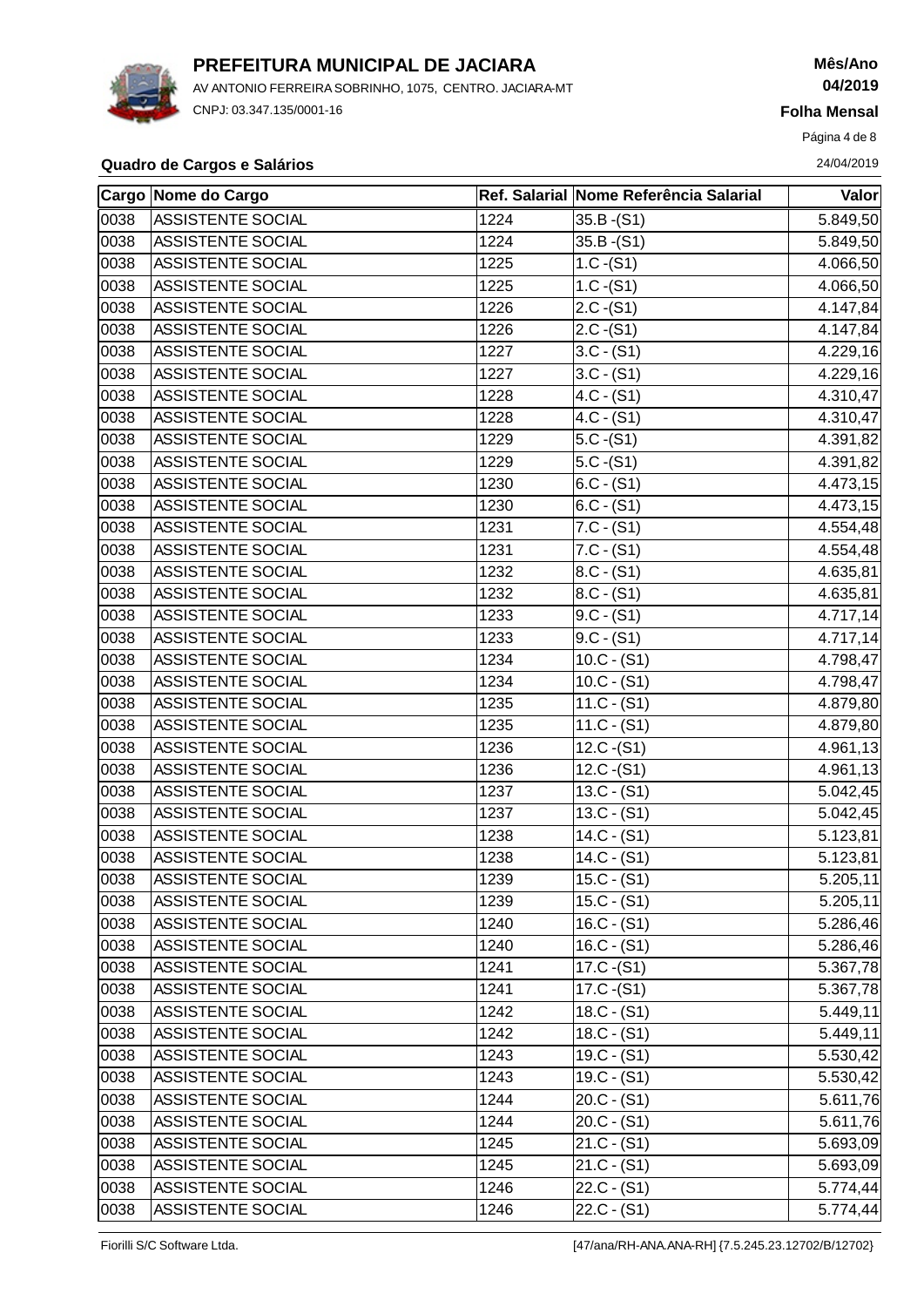

AV ANTONIO FERREIRA SOBRINHO, 1075, CENTRO. JACIARA-MT CNPJ: 03.347.135/0001-16

## **Mês/Ano 04/2019**

**Folha Mensal**

Página 5 de 8

### **Quadro de Cargos e Salários** 24/04/2019

|      | Cargo Nome do Cargo      |      | Ref. Salarial Nome Referência Salarial | Valor     |
|------|--------------------------|------|----------------------------------------|-----------|
| 0038 | <b>ASSISTENTE SOCIAL</b> | 1247 | $23.C - (S1)$                          | 5.855,75  |
| 0038 | <b>ASSISTENTE SOCIAL</b> | 1247 | $23.C - (S1)$                          | 5.855,75  |
| 0038 | <b>ASSISTENTE SOCIAL</b> | 1248 | $24.C - (S1)$                          | 5.937,09  |
| 0038 | <b>ASSISTENTE SOCIAL</b> | 1248 | $24.C - (S1)$                          | 5.937,09  |
| 0038 | <b>ASSISTENTE SOCIAL</b> | 1249 | $25.C - (S1)$                          | 6.018,43  |
| 0038 | <b>ASSISTENTE SOCIAL</b> | 1249 | $25.C - (S1)$                          | 6.018,43  |
| 0038 | <b>ASSISTENTE SOCIAL</b> | 1250 | $26.C - (S1)$                          | 6.099,73  |
| 0038 | <b>ASSISTENTE SOCIAL</b> | 1250 | 26.C - (S1)                            | 6.099,73  |
| 0038 | <b>ASSISTENTE SOCIAL</b> | 1251 | $27.C - (S1)$                          | 6.181,09  |
| 0038 | <b>ASSISTENTE SOCIAL</b> | 1251 | $27.C - (S1)$                          | 6.181,09  |
| 0038 | <b>ASSISTENTE SOCIAL</b> | 1252 | $28.C - (S1)$                          | 6.262,40  |
| 0038 | <b>ASSISTENTE SOCIAL</b> | 1252 | $28.C - (S1)$                          | 6.262,40  |
| 0038 | <b>ASSISTENTE SOCIAL</b> | 1253 | 29.C - (S1)                            | 6.343,75  |
| 0038 | <b>ASSISTENTE SOCIAL</b> | 1253 | $29.C - (S1)$                          | 6.343,75  |
| 0038 | <b>ASSISTENTE SOCIAL</b> | 1254 | $30.C - (S1)$                          | 6.425,07  |
| 0038 | <b>ASSISTENTE SOCIAL</b> | 1254 | $30.C - (S1)$                          | 6.425,07  |
| 0038 | <b>ASSISTENTE SOCIAL</b> | 1255 | $31.C - (S1)$                          | 6.506,39  |
| 0038 | ASSISTENTE SOCIAL        | 1255 | $31.C - (S1)$                          | 6.506,39  |
| 0038 | <b>ASSISTENTE SOCIAL</b> | 1256 | $32.C - (S1)$                          | 6.587,72  |
| 0038 | <b>ASSISTENTE SOCIAL</b> | 1256 | $32.C - (S1)$                          | 6.587,72  |
| 0038 | <b>ASSISTENTE SOCIAL</b> | 1257 | $33.C - (S1)$                          | 6.669,06  |
| 0038 | <b>ASSISTENTE SOCIAL</b> | 1257 | $33.C - (S1)$                          | 6.669,06  |
| 0038 | <b>ASSISTENTE SOCIAL</b> | 1258 | $34.C - (S1)$                          | 6.750,38  |
| 0038 | <b>ASSISTENTE SOCIAL</b> | 1258 | $34.C - (S1)$                          | 6.750,38  |
| 0038 | <b>ASSISTENTE SOCIAL</b> | 1259 | $35.C - (S1)$                          | 6.913,05  |
| 0038 | <b>ASSISTENTE SOCIAL</b> | 1259 | $35.C - (S1)$                          | 6.913,05  |
| 0038 | <b>ASSISTENTE SOCIAL</b> | 1260 | $1.D - (S1)$                           | 5.004,91  |
| 0038 | <b>ASSISTENTE SOCIAL</b> | 1260 | $1.D - (S1)$                           | 5.004,91  |
| 0038 | <b>ASSISTENTE SOCIAL</b> | 1261 | $2.D - (S1)$                           | 5.105,02  |
| 0038 | <b>ASSISTENTE SOCIAL</b> | 1261 | $2.D - (S1)$                           | 5.105,02  |
| 0038 | <b>ASSISTENTE SOCIAL</b> | 1262 | $3.D - (S1)$                           | 5.205, 11 |
| 0038 | <b>ASSISTENTE SOCIAL</b> | 1262 | $3.D - (S1)$                           | 5.205, 11 |
| 0038 | ASSISTENTE SOCIAL        | 1263 | $4.D - (S1)$                           | 5.305,21  |
| 0038 | ASSISTENTE SOCIAL        | 1263 | $4.D - (S1)$                           | 5.305,21  |
| 0038 | ASSISTENTE SOCIAL        | 1264 | $5.D - (S1)$                           | 5.405,33  |
| 0038 | ASSISTENTE SOCIAL        | 1264 | 5.D - (S1)                             | 5.405,33  |
| 0038 | <b>ASSISTENTE SOCIAL</b> | 1265 | $6.D - (S1)$                           | 5.505,42  |
| 0038 | ASSISTENTE SOCIAL        | 1265 | $6.D - (S1)$                           | 5.505,42  |
| 0038 | <b>ASSISTENTE SOCIAL</b> | 1266 | $7.D - (S1)$                           | 5.605,51  |
| 0038 | ASSISTENTE SOCIAL        | 1266 | $7.D - (S1)$                           | 5.605,51  |
| 0038 | <b>ASSISTENTE SOCIAL</b> | 1267 | 8.D - (S1)                             | 5.705,62  |
| 0038 | <b>ASSISTENTE SOCIAL</b> | 1267 | 8.D - (S1)                             | 5.705,62  |
| 0038 | <b>ASSISTENTE SOCIAL</b> | 1268 | $9.D - (S1)$                           | 5.805,70  |
| 0038 | ASSISTENTE SOCIAL        | 1268 | $9.D - (S1)$                           | 5.805,70  |
| 0038 | ASSISTENTE SOCIAL        | 1269 | $10.D - (S1)$                          | 5.905,80  |
| 0038 | ASSISTENTE SOCIAL        | 1269 | $10.D - (S1)$                          | 5.905,80  |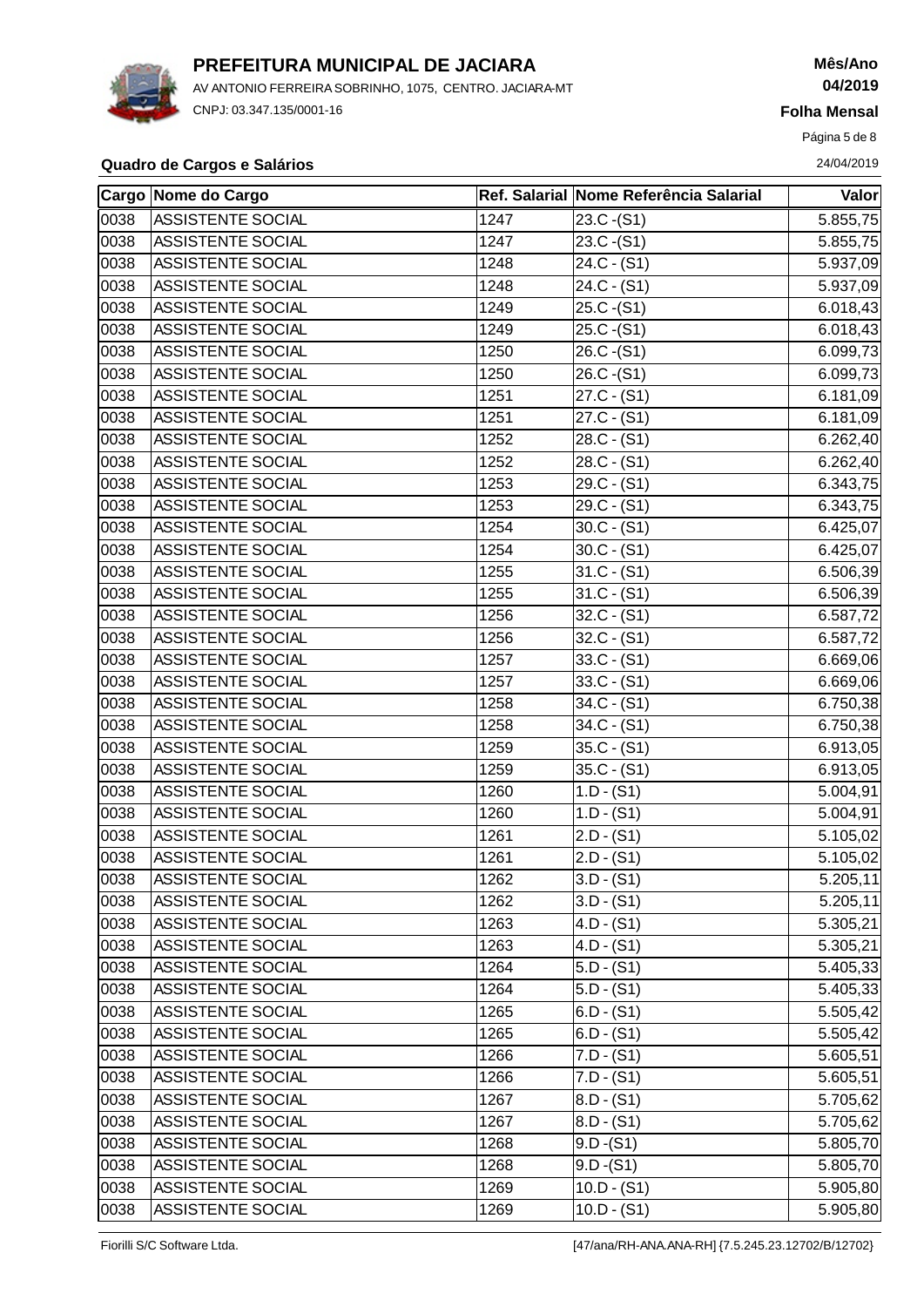

AV ANTONIO FERREIRA SOBRINHO, 1075, CENTRO. JACIARA-MT CNPJ: 03.347.135/0001-16

## **Mês/Ano 04/2019**

**Folha Mensal**

Página 6 de 8

### **Quadro de Cargos e Salários** 24/04/2019

|      | Cargo Nome do Cargo      |      | Ref. Salarial Nome Referência Salarial | Valor     |
|------|--------------------------|------|----------------------------------------|-----------|
| 0038 | <b>ASSISTENTE SOCIAL</b> | 1270 | $11.D - (S1)$                          | 6.005,90  |
| 0038 | <b>ASSISTENTE SOCIAL</b> | 1270 | $11.D - (S1)$                          | 6.005,90  |
| 0038 | <b>ASSISTENTE SOCIAL</b> | 1271 | $12.D - (S1)$                          | 6.106,01  |
| 0038 | <b>ASSISTENTE SOCIAL</b> | 1271 | $12.D - (S1)$                          | 6.106,01  |
| 0038 | <b>ASSISTENTE SOCIAL</b> | 1272 | $13.D - (S1)$                          | 6.206, 10 |
| 0038 | <b>ASSISTENTE SOCIAL</b> | 1272 | $13.D - (S1)$                          | 6.206, 10 |
| 0038 | ASSISTENTE SOCIAL        | 1273 | $14.D - (S1)$                          | 6.306, 19 |
| 0038 | ASSISTENTE SOCIAL        | 1273 | $14.D - (S1)$                          | 6.306,19  |
| 0038 | <b>ASSISTENTE SOCIAL</b> | 1274 | $15.D - (S1)$                          | 6.406,29  |
| 0038 | <b>ASSISTENTE SOCIAL</b> | 1274 | $15.D - (S1)$                          | 6.406,29  |
| 0038 | ASSISTENTE SOCIAL        | 1275 | $16.D - (S1)$                          | 6.506,39  |
| 0038 | ASSISTENTE SOCIAL        | 1275 | $16.D - (S1)$                          | 6.506,39  |
| 0038 | ASSISTENTE SOCIAL        | 1276 | $17.D - (S1)$                          | 6.606,51  |
| 0038 | <b>ASSISTENTE SOCIAL</b> | 1276 | $17.D - (S1)$                          | 6.606,51  |
| 0038 | <b>ASSISTENTE SOCIAL</b> | 1277 | $18.D - (S1)$                          | 6.706,60  |
| 0038 | <b>ASSISTENTE SOCIAL</b> | 1277 | $18.D - (S1)$                          | 6.706,60  |
| 0038 | <b>ASSISTENTE SOCIAL</b> | 1278 | $19.D - (S1)$                          | 6.806, 70 |
| 0038 | <b>ASSISTENTE SOCIAL</b> | 1278 | $19.D - (S1)$                          | 6.806,70  |
| 0038 | ASSISTENTE SOCIAL        | 1279 | $20.D - (S1)$                          | 6.906,79  |
| 0038 | <b>ASSISTENTE SOCIAL</b> | 1279 | $20.D - (S1)$                          | 6.906,79  |
| 0038 | ASSISTENTE SOCIAL        | 1280 | $21.D - (S1)$                          | 7.006,89  |
| 0038 | ASSISTENTE SOCIAL        | 1280 | $21.D - (S1)$                          | 7.006,89  |
| 0038 | ASSISTENTE SOCIAL        | 1281 | $22.D - (S1)$                          | 7.106,99  |
| 0038 | ASSISTENTE SOCIAL        | 1281 | $22.D - (S1)$                          | 7.106,99  |
| 0038 | ASSISTENTE SOCIAL        | 1282 | $23.D - (S1)$                          | 7.207,09  |
| 0038 | <b>ASSISTENTE SOCIAL</b> | 1282 | $23.D - (S1)$                          | 7.207,09  |
| 0038 | ASSISTENTE SOCIAL        | 1283 | $24.D - (S1)$                          | 7.307,20  |
| 0038 | <b>ASSISTENTE SOCIAL</b> | 1283 | $24.D - (S1)$                          | 7.307,20  |
| 0038 | ASSISTENTE SOCIAL        | 1284 | $25.D - (S1)$                          | 7.407,29  |
| 0038 | <b>ASSISTENTE SOCIAL</b> | 1284 | $25.D - (S1)$                          | 7.407,29  |
| 0038 | <b>ASSISTENTE SOCIAL</b> | 1285 | $26.D - (S1)$                          | 7.507,39  |
| 0038 | <b>ASSISTENTE SOCIAL</b> | 1285 | 26.D - (S1)                            | 7.507,39  |
| 0038 | ASSISTENTE SOCIAL        | 1286 | $27.D - (S1)$                          | 7.607,47  |
| 0038 | <b>ASSISTENTE SOCIAL</b> | 1286 | $27.D - (S1)$                          | 7.607,47  |
| 0038 | <b>ASSISTENTE SOCIAL</b> | 1287 | $28.D - (S1)$                          | 7.707,57  |
| 0038 | <b>ASSISTENTE SOCIAL</b> | 1287 | $28.D - (S1)$                          | 7.707,57  |
| 0038 | <b>ASSISTENTE SOCIAL</b> | 1288 | $29.D-(S1)$                            | 7.807,68  |
| 0038 | <b>ASSISTENTE SOCIAL</b> | 1288 | $29.D - (S1)$                          | 7.807,68  |
| 0038 | <b>ASSISTENTE SOCIAL</b> | 1289 | $30.D - (S1)$                          | 7.907,78  |
| 0038 | <b>ASSISTENTE SOCIAL</b> | 1289 | $30.D - (S1)$                          | 7.907,78  |
| 0038 | ASSISTENTE SOCIAL        | 1290 | $31.D - (S1)$                          | 8.007,88  |
| 0038 | <b>ASSISTENTE SOCIAL</b> | 1290 | $31.D-(S1)$                            | 8.007,88  |
| 0038 | <b>ASSISTENTE SOCIAL</b> | 1291 | $32.D - (S1)$                          | 8.107,99  |
| 0038 | ASSISTENTE SOCIAL        | 1291 | $32.D - (S1)$                          | 8.107,99  |
| 0038 | <b>ASSISTENTE SOCIAL</b> | 1292 | $33.D - (S1)$                          | 8.208,08  |
| 0038 | <b>ASSISTENTE SOCIAL</b> | 1292 | $33.D - (S1)$                          | 8.208,08  |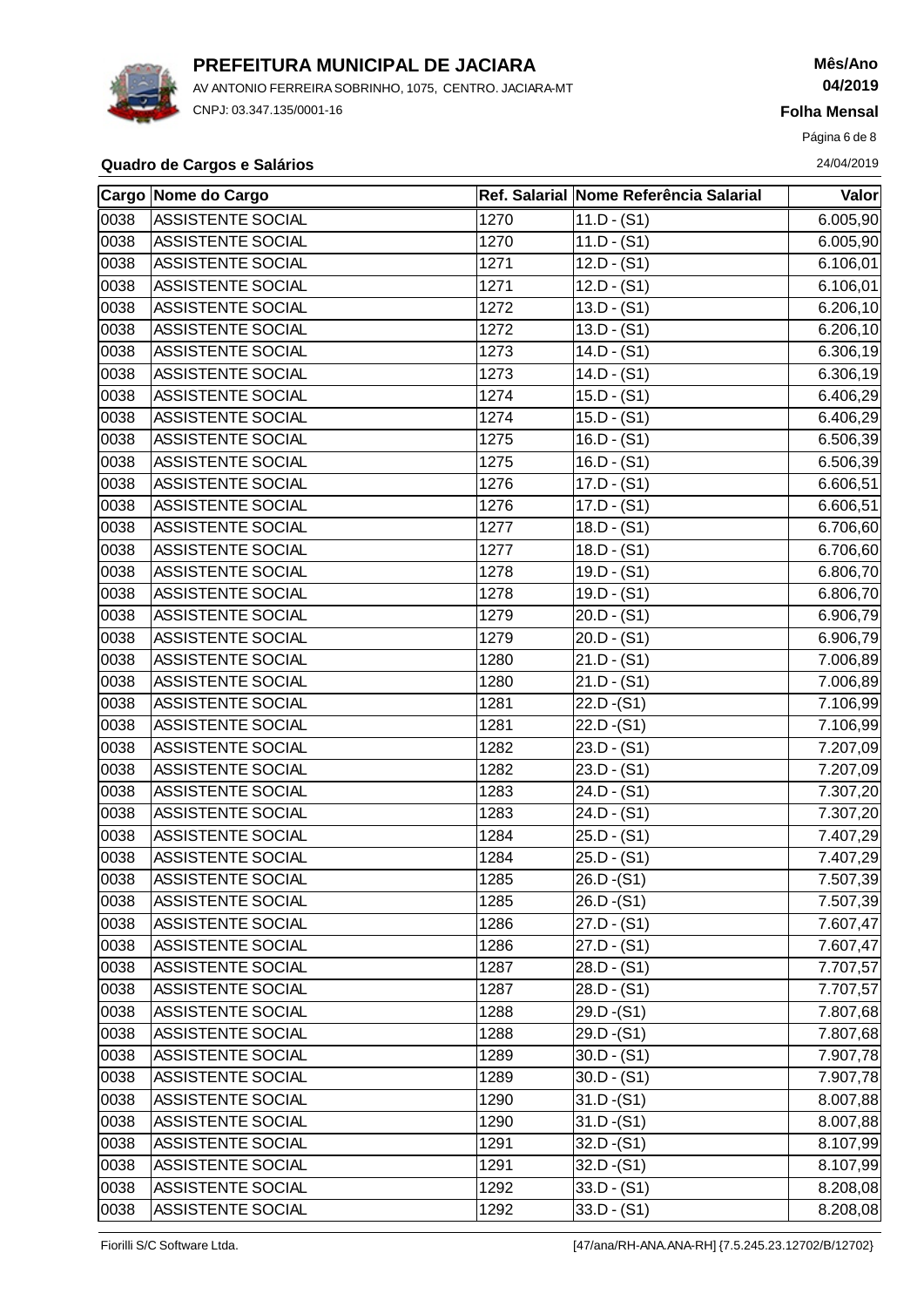

AV ANTONIO FERREIRA SOBRINHO, 1075, CENTRO. JACIARA-MT CNPJ: 03.347.135/0001-16

# **Mês/Ano 04/2019**

**Folha Mensal**

Página 7 de 8

### **Quadro de Cargos e Salários** 24/04/2019

|      | Cargo Nome do Cargo      |      | Ref. Salarial Nome Referência Salarial | <b>Valor</b> |
|------|--------------------------|------|----------------------------------------|--------------|
| 0038 | <b>ASSISTENTE SOCIAL</b> | 1293 | 34.D - (S1)                            | 8.308,18     |
| 0038 | <b>ASSISTENTE SOCIAL</b> | 1293 | $34.D - (S1)$                          | 8.308,18     |
| 0038 | <b>ASSISTENTE SOCIAL</b> | 1294 | $35.D - (S1)$                          | 8.508,35     |
| 0038 | <b>ASSISTENTE SOCIAL</b> | 1294 | $35.D - (S1)$                          | 8.508,35     |
| 0038 | ASSISTENTE SOCIAL        | 1295 | $1.E - (S1)$                           | 5.943,33     |
| 0038 | ASSISTENTE SOCIAL        | 1295 | $1.E - (S1)$                           | 5.943,33     |
| 0038 | ASSISTENTE SOCIAL        | 1296 | $2.E - (S1)$                           | 6.062,21     |
| 0038 | ASSISTENTE SOCIAL        | 1296 | $2.E - (S1)$                           | 6.062,21     |
| 0038 | <b>ASSISTENTE SOCIAL</b> | 1297 | $3.E - (S1)$                           | 6.181,09     |
| 0038 | <b>ASSISTENTE SOCIAL</b> | 1297 | $3.E - (S1)$                           | 6.181,09     |
| 0038 | ASSISTENTE SOCIAL        | 1298 | $4.E - (S1)$                           | 6.299,94     |
| 0038 | <b>ASSISTENTE SOCIAL</b> | 1298 | $4.E - (S1)$                           | 6.299,94     |
| 0038 | <b>ASSISTENTE SOCIAL</b> | 1299 | $5.E - (S1)$                           | 6.418,82     |
| 0038 | ASSISTENTE SOCIAL        | 1299 | $5.E - (S1)$                           | 6.418,82     |
| 0038 | <b>ASSISTENTE SOCIAL</b> | 1300 | $6.E - (S1)$                           | 6.537,68     |
| 0038 | <b>ASSISTENTE SOCIAL</b> | 1300 | $6.E - (S1)$                           | 6.537,68     |
| 0038 | <b>ASSISTENTE SOCIAL</b> | 1301 | $7.E - (S1)$                           | 6.656,57     |
| 0038 | ASSISTENTE SOCIAL        | 1301 | $7.E - (S1)$                           | 6.656,57     |
| 0038 | <b>ASSISTENTE SOCIAL</b> | 1302 | $8.E - (S1)$                           | 6.775,40     |
| 0038 | <b>ASSISTENTE SOCIAL</b> | 1302 | 8.E - (S1)                             | 6.775,40     |
| 0038 | <b>ASSISTENTE SOCIAL</b> | 1303 | $9.E - (S1)$                           | 6.894,28     |
| 0038 | <b>ASSISTENTE SOCIAL</b> | 1303 | $9.E - (S1)$                           | 6.894,28     |
| 0038 | <b>ASSISTENTE SOCIAL</b> | 1304 | $10.E - (S1)$                          | 7.013,14     |
| 0038 | <b>ASSISTENTE SOCIAL</b> | 1304 | $10.E - (S1)$                          | 7.013,14     |
| 0038 | <b>ASSISTENTE SOCIAL</b> | 1305 | $11.E - (S1)$                          | 7.132,01     |
| 0038 | <b>ASSISTENTE SOCIAL</b> | 1305 | $11.E - (S1)$                          | 7.132,01     |
| 0038 | <b>ASSISTENTE SOCIAL</b> | 1306 | $12.E - (S1)$                          | 7.250,89     |
| 0038 | ASSISTENTE SOCIAL        | 1306 | $12.E - (S1)$                          | 7.250,89     |
| 0038 | <b>ASSISTENTE SOCIAL</b> | 1307 | $13.E - (S1)$                          | 7.369,75     |
| 0038 | <b>ASSISTENTE SOCIAL</b> | 1307 | $13.E - (S1)$                          | 7.369,75     |
| 0038 | <b>ASSISTENTE SOCIAL</b> | 1308 | $14.E - (S1)$                          | 7.488,61     |
| 0038 | <b>ASSISTENTE SOCIAL</b> | 1308 | $14.E - (S1)$                          | 7.488,61     |
| 0038 | <b>ASSISTENTE SOCIAL</b> | 1309 | $15.E - (S1)$                          | 7.607,47     |
| 0038 | ASSISTENTE SOCIAL        | 1309 | $15.E - (S1)$                          | 7.607,47     |
| 0038 | <b>ASSISTENTE SOCIAL</b> | 1310 | $16.E - (S1)$                          | 7.726,36     |
| 0038 | ASSISTENTE SOCIAL        | 1310 | $16.E - (S1)$                          | 7.726,36     |
| 0038 | ASSISTENTE SOCIAL        | 1311 | $17.E - (S1)$                          | 7.845,22     |
| 0038 | <b>ASSISTENTE SOCIAL</b> | 1311 | $17.E - (S1)$                          | 7.845,22     |
| 0038 | <b>ASSISTENTE SOCIAL</b> | 1312 | $18.E - (S1)$                          | 7.964,09     |
| 0038 | <b>ASSISTENTE SOCIAL</b> | 1312 | $18.E - (S1)$                          | 7.964,09     |
| 0038 | ASSISTENTE SOCIAL        | 1313 | $19.E - (S1)$                          | 8.082,94     |
| 0038 | <b>ASSISTENTE SOCIAL</b> | 1313 | $19.E - (S1)$                          | 8.082,94     |
| 0038 | ASSISTENTE SOCIAL        | 1314 | $20.E - (S1)$                          | 8.201,81     |
| 0038 | <b>ASSISTENTE SOCIAL</b> | 1314 | $20.E - (S1)$                          | 8.201,81     |
| 0038 | ASSISTENTE SOCIAL        | 1315 | $21.E - (S1)$                          | 8.320,69     |
| 0038 | ASSISTENTE SOCIAL        | 1315 | $21.E - (S1)$                          | 8.320,69     |